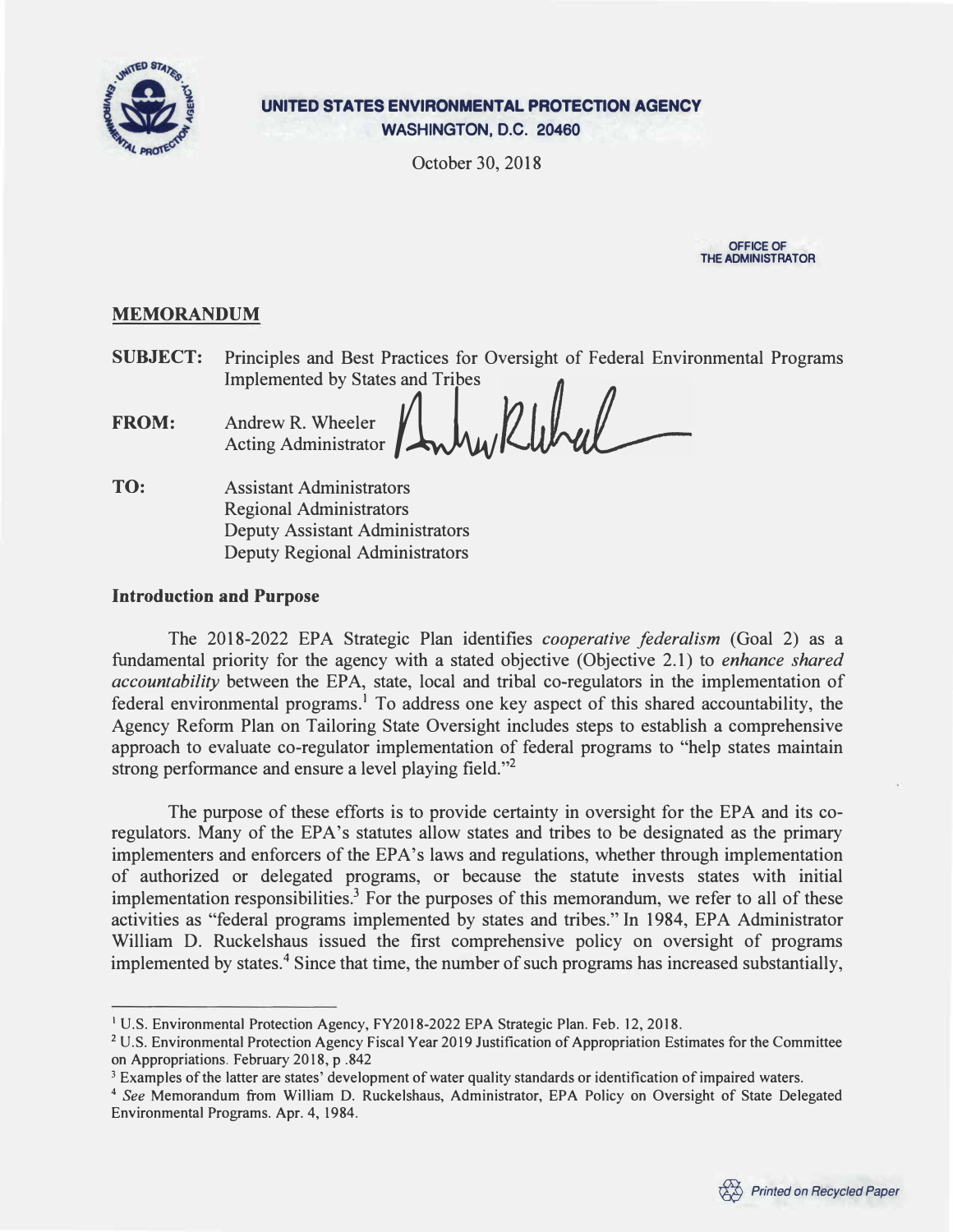and states have significantly more experience with program implementation. In addition, a smaller subset of tribes has gained authorization to implement environmental programs within their jurisdictions. During the same period, however, the regulatory universe has expanded, some environmental protection challenges have become more complex, and funding has presented implementation challenges at all levels of government. This memorandum complements the 1984 policy to modernize its practices and ensure comprehensive, consistent and constructive approaches to the oversight of programs implemented by states and tribes. <sup>5</sup>

For purposes of this memorandum. oversight of state- and tribal-implemented programs consists of activities conducted by the EPA to ensure that states and tribes implement applicable statutes and regulations and make progress toward achieving national environmental goals and expectations. EPA oversight of state- and tribal-implemented programs is generally performed in three ways, and, as with the three legs of a stool, each is a necessary component to ensure overall integrity:

- 1. Formal, retrospective reviews of state- and tribal- program implementation using established national criteria and procedures. These reviews usually occur at a specified interval, often with several years between evaluations. Not all programs conduct these reviews.
- 2. Regular meetings and discussions among EPA regional offices and states and tribes. These meetings may occur on an annual or quarterly basis among senior EPA regional and state and tribal leadership and often on a more frequent basis among EPA regional, state and tribal program managers. These meetings and discussions are an important component of oversight and provide the EPA with an up-to-date understanding of how the state or tribe is implementing the program. These engagements also serve to provide a clear understanding of expectations for both parties.
- 3. Matter-specific consultation between EPA regions, states and tribes to address urgent, precedential or high-profile matters in the state or tribe; to execute EPA obligations established by statute or memoranda of understanding to review state and tribal decisions or changes to states' and tribes' regulations; or to respond to significant violations of federal law.

This memorandum draws from a number of documents on state, tribal and federal roles, including the Environmental Council of the States' efforts under Cooperative Federalism 2.0,<sup>6</sup> and outlines four key principles informing the EPA's oversight of state- and tribal-implemented programs: general deference to states and tribes in state- and tribal-implemented programs, effective communication, clear standards of review and predictable processes and a clear process for elevating issues.<sup>7</sup> These principles generally apply to all three types of oversight listed above.

<sup>5</sup>This memorandum does not address the EPA 's oversight of states' or tribes' fiduciary responsibilities under 40 CFR Part 35.

**<sup>6</sup>**Environmental Council of the States, "Principles for EPA Oversight Under Cooperative Federalism 2.0." Jul. 3, 2018.

**<sup>7</sup>**This memorandum is intended for use by EPA personnel and does not create any right or benefit, substantive or procedural, enforceable at law by a party against the United States, its agencies, its officers or any person.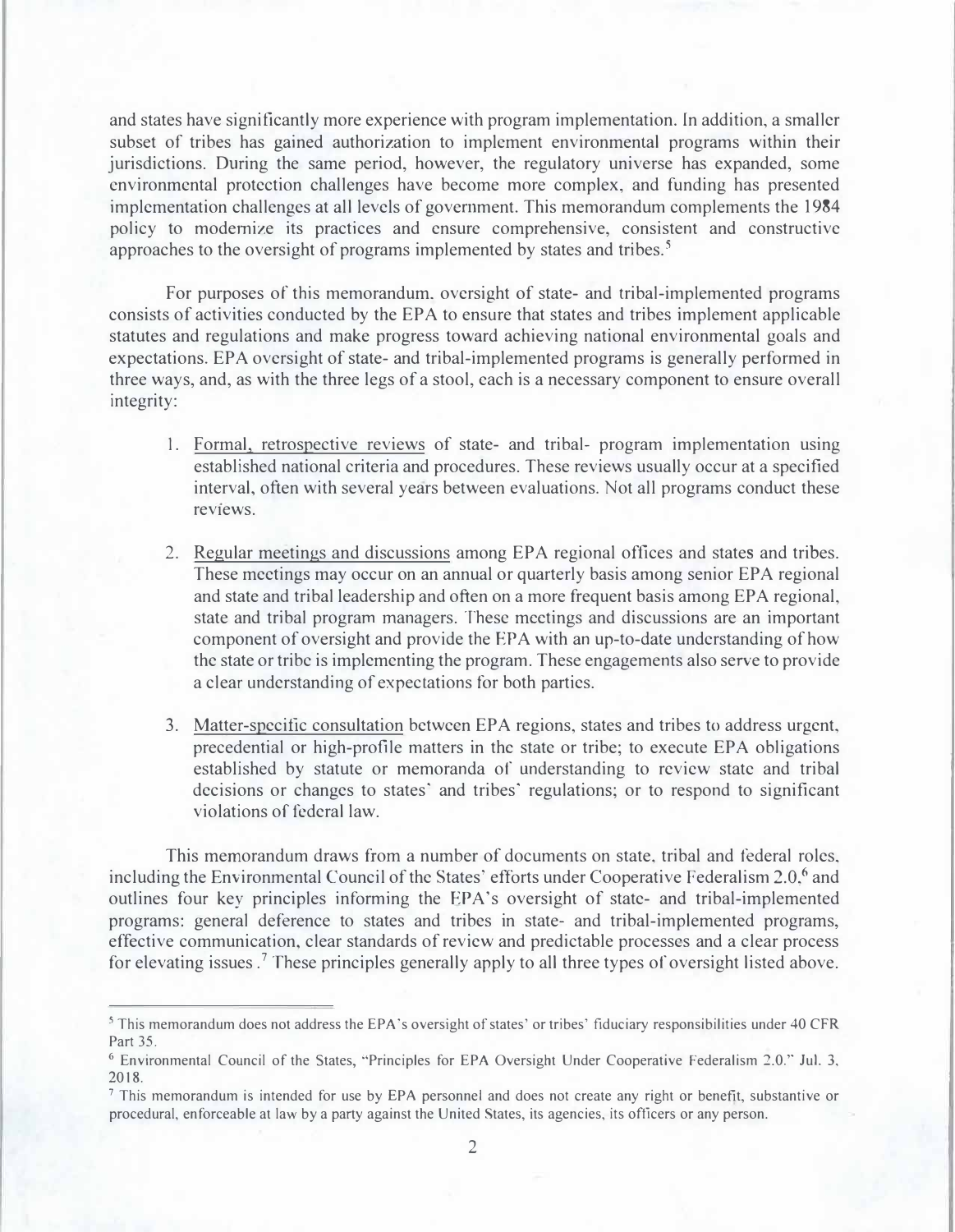#### **General Deference to States and Tribes Implementing Federally Delegated Programs**

- 1) States and tribes have the primary role in state- and tribal-implemented federal programs, and the EPA will generally defer to states and tribes in their day-to-day activities.
- 2) At the same time, the EPA remains responsible and accountable to the President, the Congress and the public for upholding the rule of law, promoting progress toward meeting national environmental goals and ensuring that federal statutes are consistently implemented and enforced.<sup>8</sup> The EPA thus has the responsibility to support and oversee programs implemented by states and tribes and, in certain circumstances, to take direct action.

## **Effective Communication**

- 1) Effective and frequent communication is the cornerstone of a collaborative and accountable co-regulator relationship. In addition, a "no surprises" goal can be met if states, tribes and EPA regions ensure senior leaders are informed and speak regularly, both formally and informally, with their counterparts.
- 2) The EPA generally should communicate with the state or tribe before acting in a statutory program that is state- or tribal-implemented.
- 3) For the EPA to provide effective oversight, states and tribes should gather, maintain and share information transparently with the EPA and the public regarding the states' and tribes' activities conducted and the environmental outcomes achieved. The EPA should share states' and tribes' best practices as well as innovative approaches and technologies.
- 4) States, tribes and EPA regions should engage in joint planning and strive to align priorities, define measures of success and come away with a clear understanding of each party's roles and responsibilities, including work-sharing agreements. Planning and oversight discussions should occur face-to-face, whenever practical.
- 5) As appropriate, the EPA may seek early input from states and tribes on national rulemaking, policies or guidance to benefit from states' and tribes' experiences in identifying and understanding evolving science and emerging environmental and implementation challenges and in developing effective programmatic options and alternatives.

**<sup>8</sup>**EPA recognizes that some federal environmental statutes allow states to be more stringent than the federal program minimums.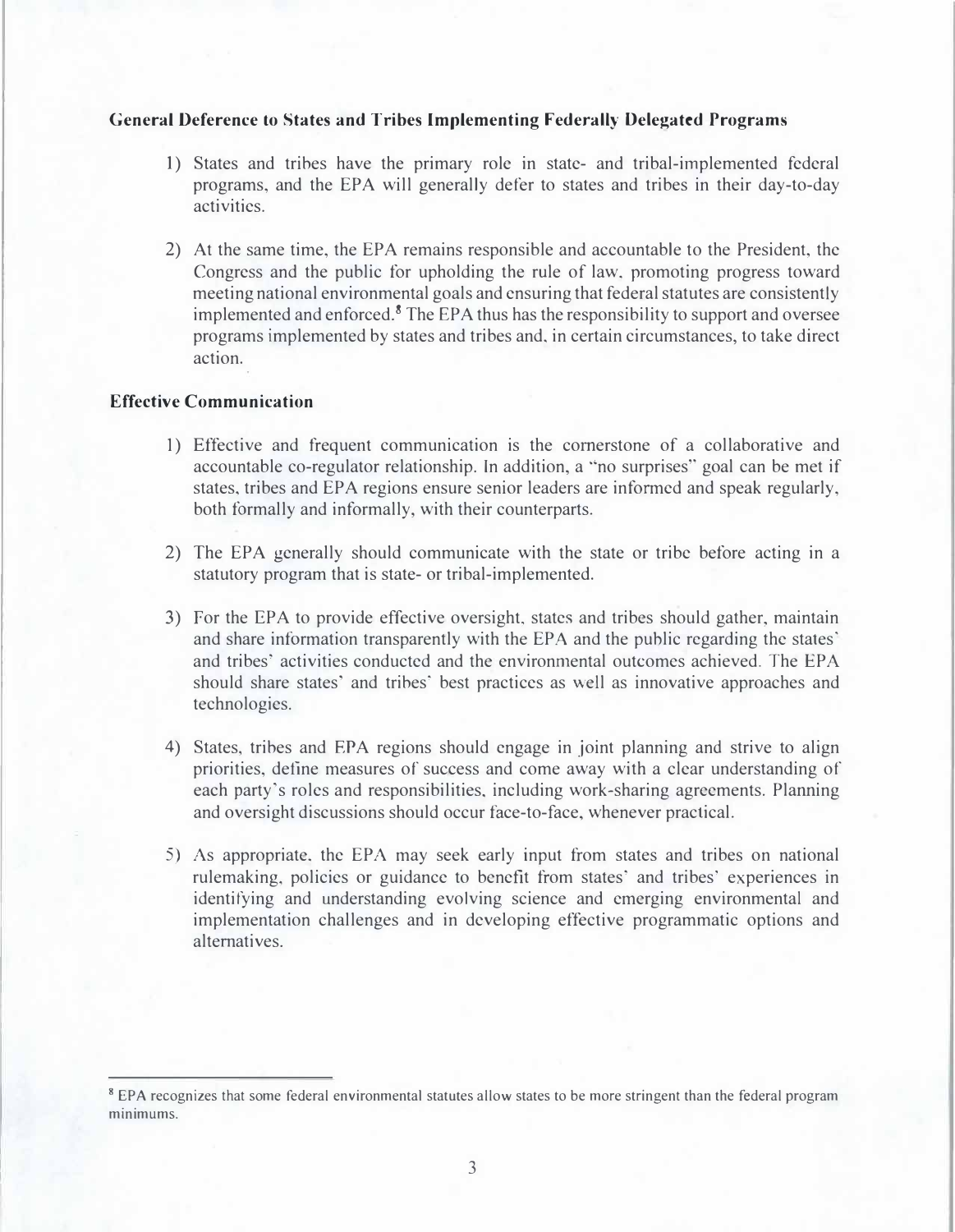## **Clear Standards of Review and Predictable Processes**

- 1) The EPA will identify clear standards of review against which state and tribal programs and activities will be evaluated. When conducting program reviews, the EPA will consider applicable statutory and regulatory requirements to ensure adherence to applicable law. The EPA will also consider, as appropriate, guidance issued to facilitate effective national implementation of programs. Evaluation activities should be based as much as possible on nationally agreed-upon measures and metrics. Evaluation will also consider specific commitments made by states and tribes.
- 2) During its program evaluations, the EPA will pay particular attention to situations where there is significant risk of human health or environmental harm, where program implementation decisions may be precedential or have impacts beyond the state or tribe or where there are longstanding program implementation issues.
- 3) Information about state and tribal program performance, which can flow from all three types of oversight as well as other sources of information, should be frequent enough to identify problems early, before minor issues become serious.
- 4) Before finalizing findings that indicate a state or tribal program deficiency, the EPA should communicate the findings to the state or tribe and afford the state or tribe an opportunity to review and respond.
- 5) The EPA will act appropriately based on the nature and urgency of the issues:
	- a) For most program performance issues identified through oversight evaluation, the EPA anticipates it will be able to help states and tribes return to appropriate performance levels using a variety of tools such as technical support, education, training programs, guidance, work-sharing, evaluations or other appropriate actions.
	- b) In certain circumstances, such as long-standing program deficiencies, the EPA may conduct enhanced oversight to better understand issues or to ensure that improvements are taking place.
	- c) The EPA should engage with the state or tribe as early as possible regarding potential direct federal action in certain situations. This may include situations where there is substantial risk of harm to human health or the environment; the state or tribe does not have the resources, capability or will to effectively implement programs; the state or tribe may be making a program implementation decision inconsistent with federal-program requirements; the issue involves national interest or priority; or the state or tribe has a documented history of not adequately implementing particular components of their programs (such as not addressing significant non-compliance).<sup>9</sup>

<sup>&</sup>lt;sup>9</sup> See the Jan. 22, 2018 "Interim OECA Guidance on Enhancing Regional-State Planning and Communication on Compliance Assurance Work in Authorized States," for examples of the types of situations that could warrant EPA involvement in individual inspections and enforcement in authorized states.